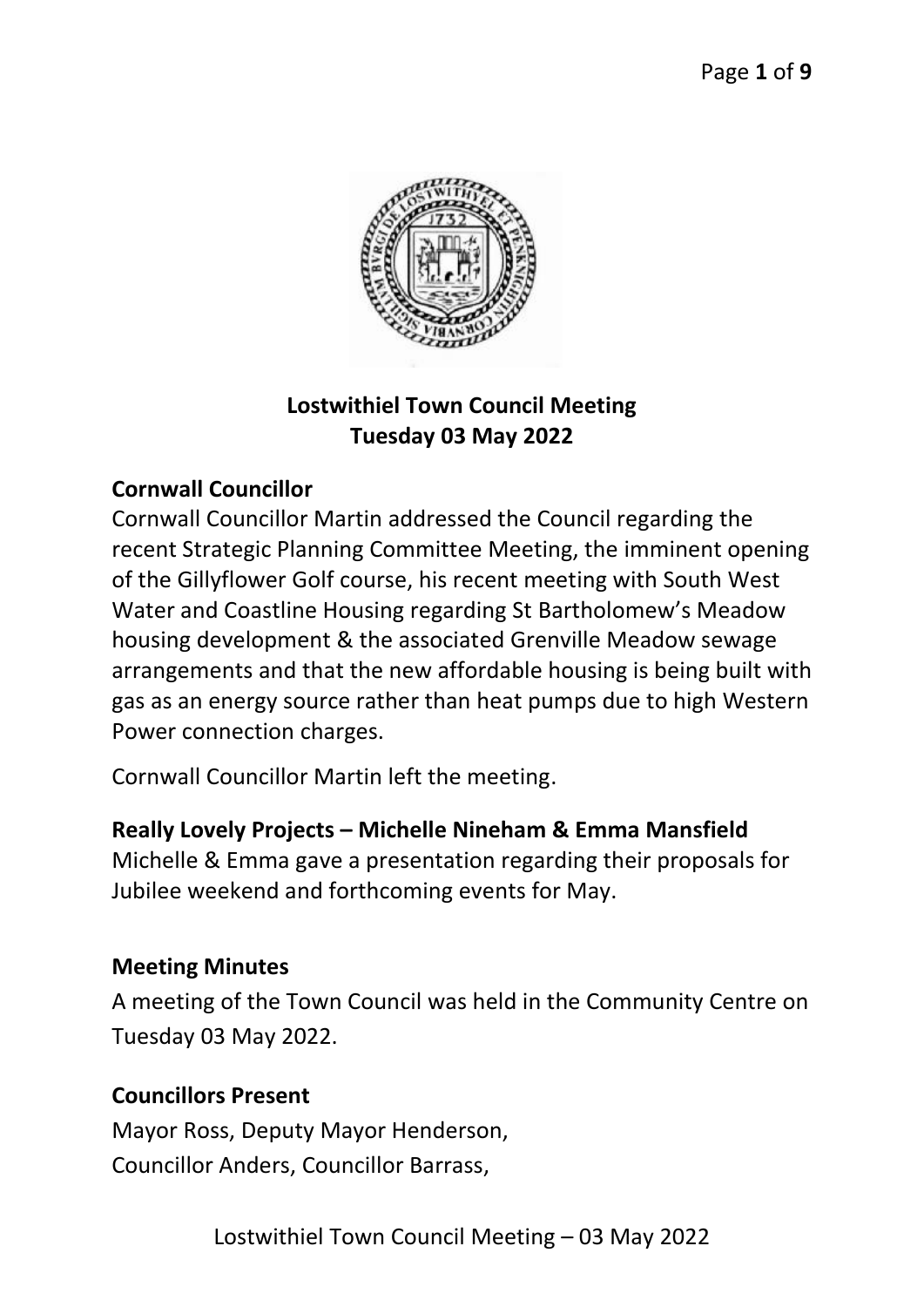Councillor Berryman, Councillor Guy Councillor Henderson, Councillor Jarrett Councillor Kent, Councillor Rawlings Councillor Saundry, Councillor Townsend & Councillor Wisdom

### **In attendance**

26 members of the public were in attendance. Town Clerk Mrs Harris was in attendance.

### **015/22 Apologies of Absence.**

Apologies were received and accepted from the following Councillors: -

Councillor Guiterman

### **016/22 Declarations of Interest**

Mayor Ross declared a non-registerable interest in Public Participation.

Deputy Mayor Henderson declared a non-registerable interest in Planning applications PA22/02667 & PA22/03807

Councillor Henderson declared a non-registerable interest in Planning application PA22/03807.

Councillor Rawlings declared a non-registerable interest in Planning application PA22/03807.

Councillor Townsend declared a non-registerable interest in Planning Application PA22/02667 & Public Participation.

## **017/21 Public Participation**

The Council was addressed regarding the following: -

Affordable Housing and West Birmingham Council's arrangement at West Carclaze St Austell.

PA22/03035 15 Grenville Road Lostwithiel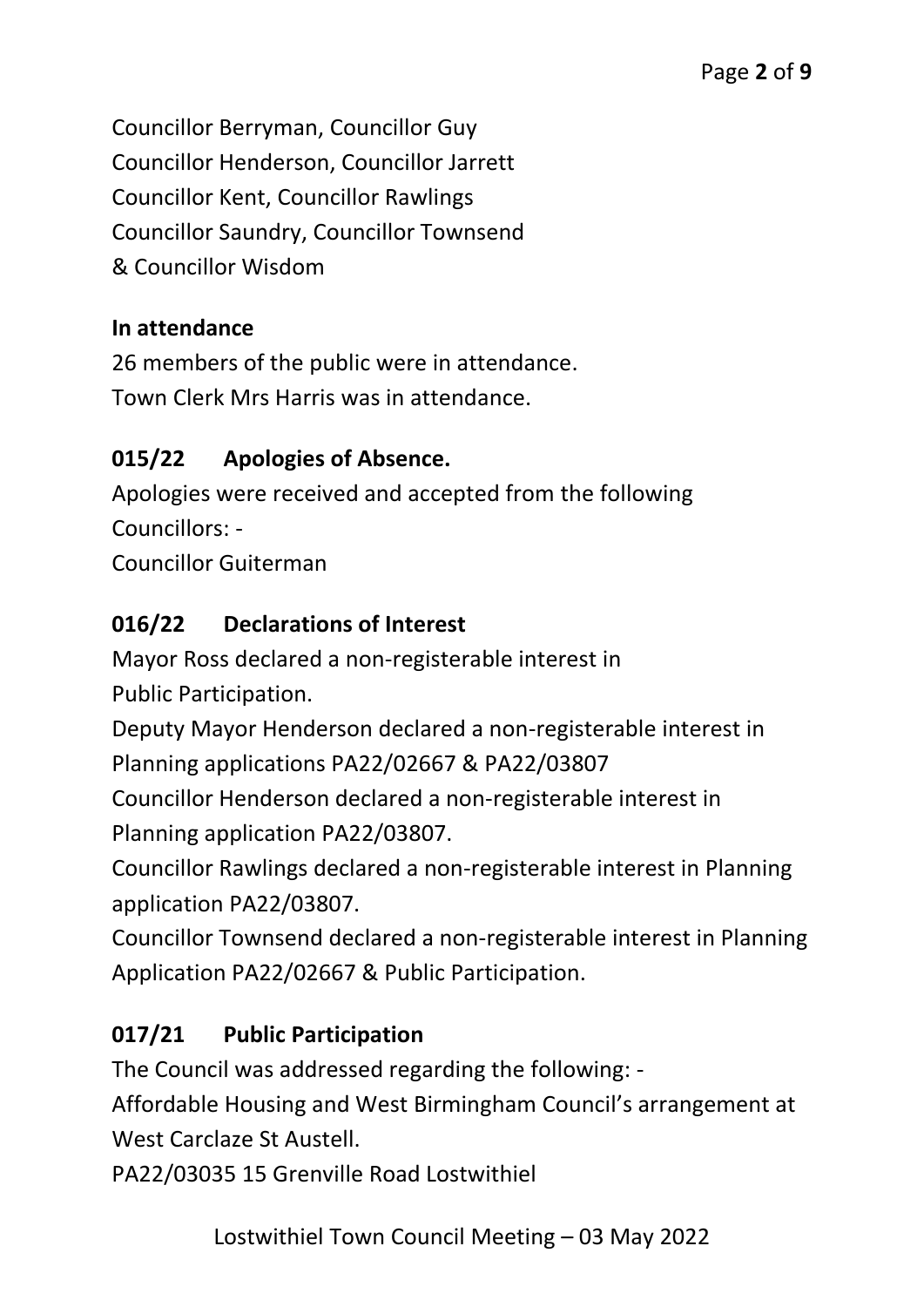PA22/03333 Vacant land off Duke Street Lostwithiel PA22/03807 15 Castle View Lostwithiel - Deputy Mayor Henderson, Councillor Henderson & Councillor Rawlings having previously declared non-registerable interests in this planning application left the meeting room prior to the applicant addressing the meeting. After the applicant had spoken Deputy Mayor Henderson, Councillor Henderson and Councillor Rawlings re-joined the meeting. Edgcumbe House – Council decision taken January 2022. Mayor Ross and Councillor Townsend having previously declared nonregisterable interests in Public Participation left the meeting room prior to the members of the public addressing the meeting. Deputy Mayor Henderson took the Chair.

Mayor Ross and Councillor Townsend re-joined the meeting and Mayor Ross resumed as Chair.

## **018/22 Planning applications**

a)

Deputy Mayor Henderson and Councillor Townsend having previously declared non-registerable interests left the meeting room.

**PA22/02667** 29 Summers Street Lostwithiel 'Variations to current dwelling' with variation of Condition 2 of decision notice PA21/05899 dated 22/12/21 Erection of decking to the rear of the property

In light of modified drawings being uploaded to the Cornwall Council website earlier in the day and the comments from a neighbour not being available on Cornwall Council's website under the documents tab it was **resolved** to defer this application to the next Council meeting. Votes –11 votes in favour.

Deputy Mayor Henderson & Councillor Townsend re-joined the meeting.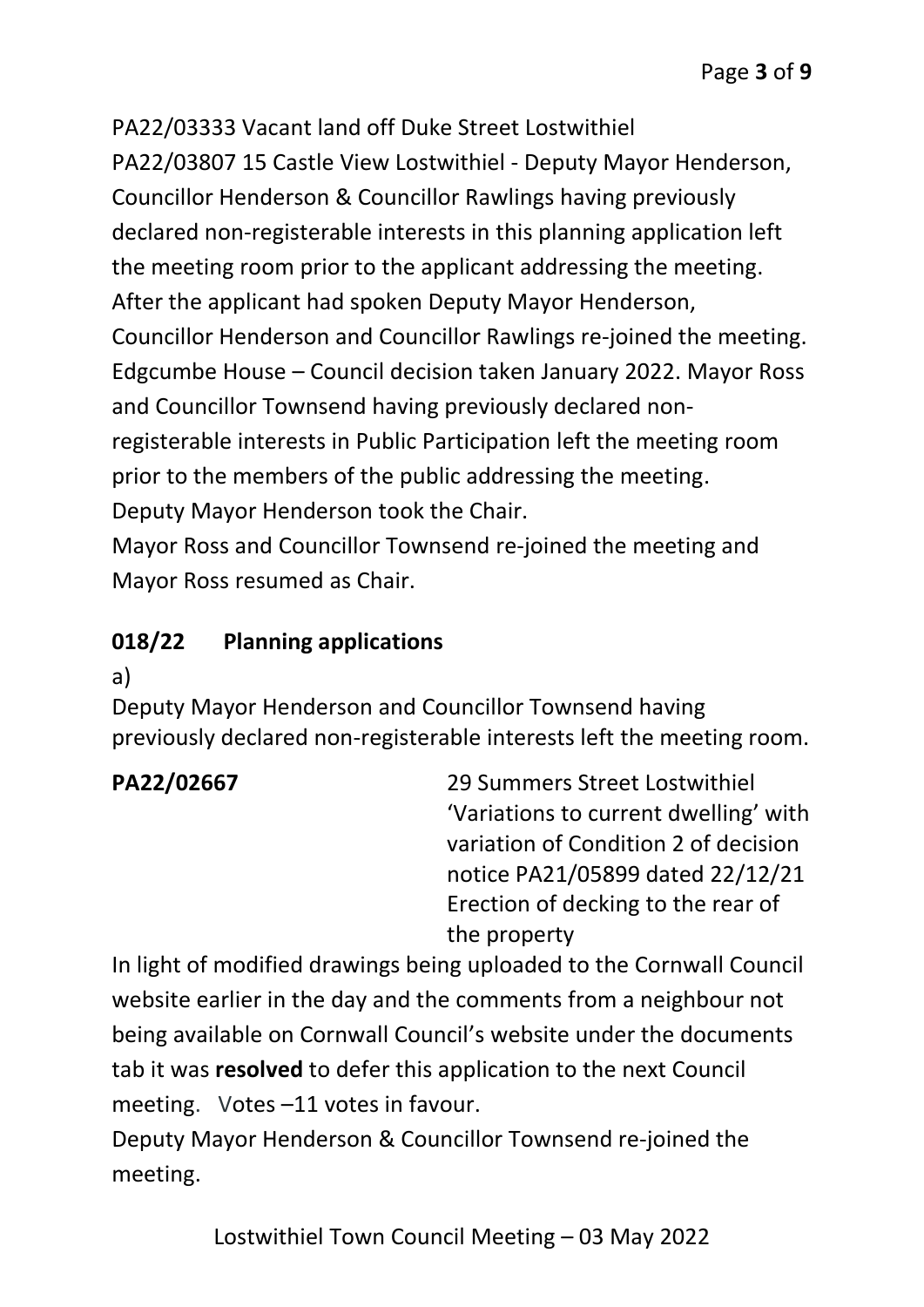**PA22/03035** 15 Grenville Road Lostwithiel Single storey extension

It was **resolved** to support this application subject to Cornwall Council's Historic Environmental Planning department being consulted and being in agreement and the double-glazed aluminium doors and door frame being changed to timber. As a statement the Town Council wishes it to be noted that it is imperative that the leat adjoining the property is kept clear. Votes 12 in favour, 1 against.

**PA22/03194** Restormel Farm Access to Restormel Farm Lostwithiel Full refurbishment and sub-division of Grade II Listed Farmhouse with first floor extension to rear elevation. This application relates to Crown land.

It was **resolved** to support this application subject to Cornwall Council's Historic Environmental Planning department being consulted and being in agreement. The Town Council is disappointed to note that the opportunity for archaeological building recording has already been lost. Votes 13 in favour

**PA22/03195** Restormel Farm Access to Restormel Farm Lostwithiel Listed Building Consent for Full refurbishment and sub-division of Grade II Listed Farmhouse with first floor extension to rear elevation. This application relates to Crown land.

It was **resolved** to support this application subject to Cornwall Council's Historic Environmental Planning department being consulted and being in agreement. The Town Council is disappointed to note that the opportunity for archaeological building recording has already been lost. Votes 13 in favour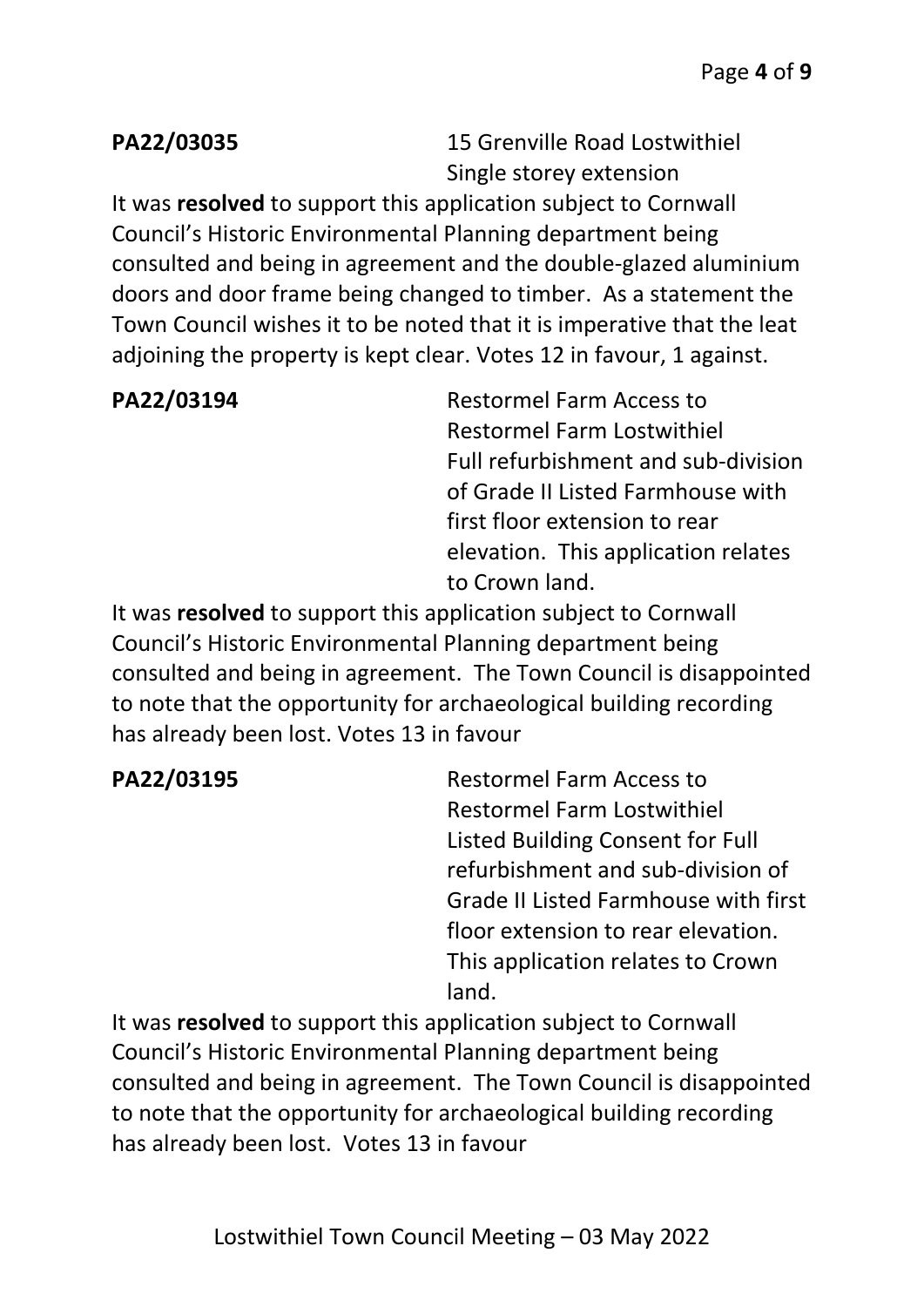**PA22/03333** Vacant land off Duke Street Lostwithiel Erection of new dwelling on previously vacant land giving planning consent for a single dwelling

Mayor Ross asked all Councillors to confirm they had received and read all comment received by the office from members of the public relating to this application.

It was **resolved** not to support this application. The application is not in accordance with: -

NPPF paragraphs Feb 2019 edition 184, 185 c) & d) and 193 which translate to July 2021 paragraphs 189, 190 c) & d) & 199.

Cornwall Local Plan Policy 24 and

Lostwithiel Neighbourhood Development Plan paragraphs 77, 147 & 148 and Policies EH2, HH2, HH4 & HH5.

Could Cornwall Planning also please provide more information on the following: -

- a) Why the covenant held by neighbouring properties has been disregarded?
- b) Given the time that has elapsed since the limited works to hold the previous planning consent were undertaken is the original planning consent still valid?
- c) Are the Local Planning Authority satisfied that the proposal includes sufficient measures to address the public sewer running through the site?

**PA22/03807** 15 Castle View Lostwithiel Single-storey mono pitched side extension

Deputy Mayor Henderson, Councillor Henderson and Councillor Rawlings having all previously declared non-registerable interests in this application left the meeting room. It was **resolved** to support the application. Deputy Mayor Henderson, Councillor Henderson and Councillor Rawlings re-joined the meeting.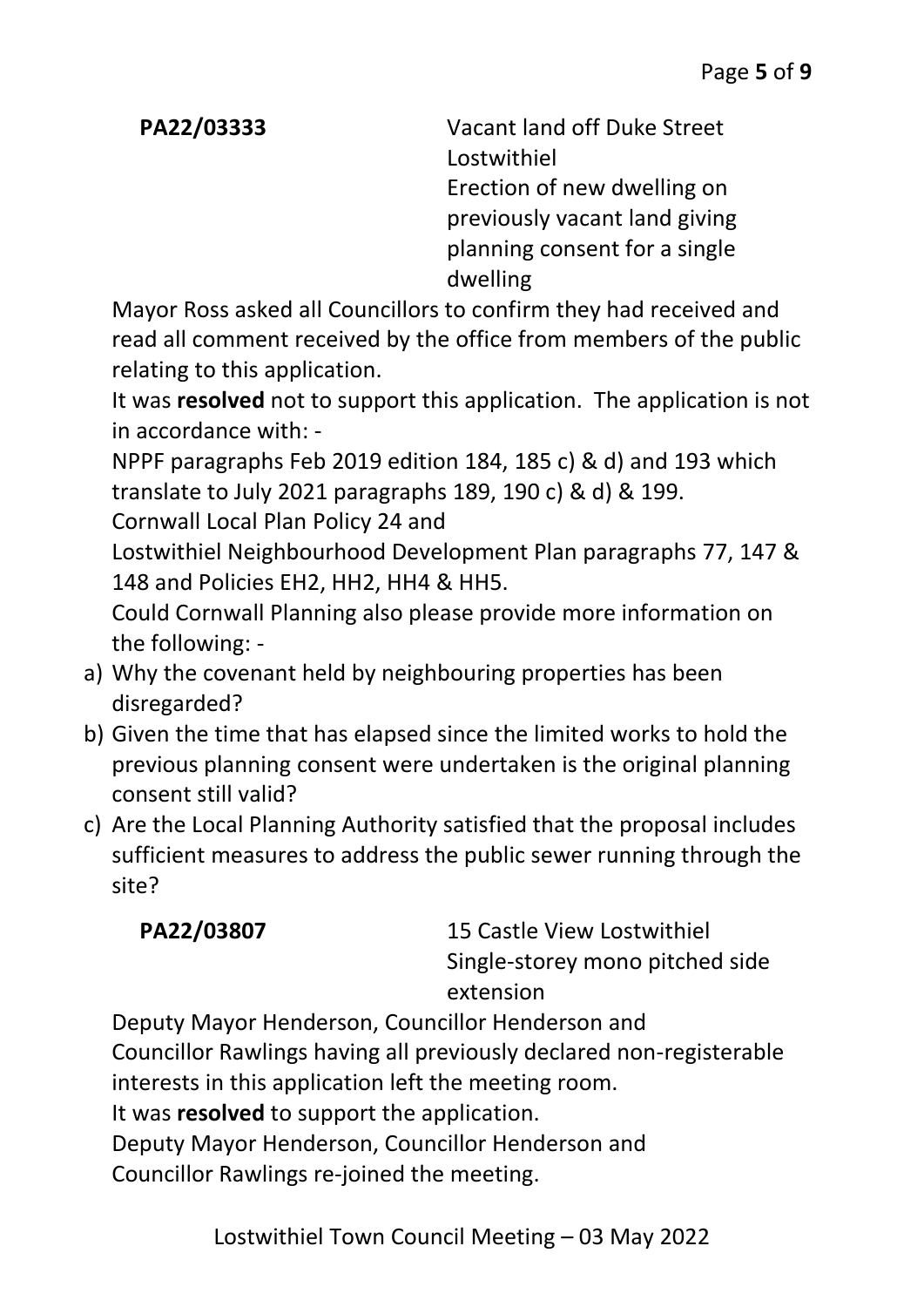b) None.

c) Councillor Wisdom gave the Council an overview of the Cornwall Council Strategic Planning Committee Meeting held on Thursday 14 April. The Cornwall Council Committee, at this meeting, took the decision not to support planning proposal PA21/00038 Land at Gillyflower Farm Cott Road Lostwithiel.

```
d) Local Council 5-day protocol
PA21/03339 Gillyflower Farm
                             Golf course signage
Decision taken – to agree to disagree with Cornwall Council's 
Planning Officer
```
# **019/22 Cornwall Association of Local Councils & National Association of Local Councils**

It was **resolved** to renew Lostwithiel Town Council's membership at an annual cost of £696.96 plus VAT (CALC) and £174.59 no VAT (NALC). Votes 13 in favour.

# **020/22 Cornish Platinum Jubilee Parade**

It was **resolved** to instruct the office to contact all Town Organisations who participate in the Remembrance Parade with a banner to ask them if they would like to go to Truro to participate.

# **021/22 Platinum Jubilee Celebrations**

a) It was **resolved** in accordance with Standing Order 3f) to suspend the meeting to invite comment from Members of the Public.

It was **resolved** to approve the 4-day drafted timetable as written with the exception of the big screen and that other organisations are invited to fill the gaps. Votes 13 in favour.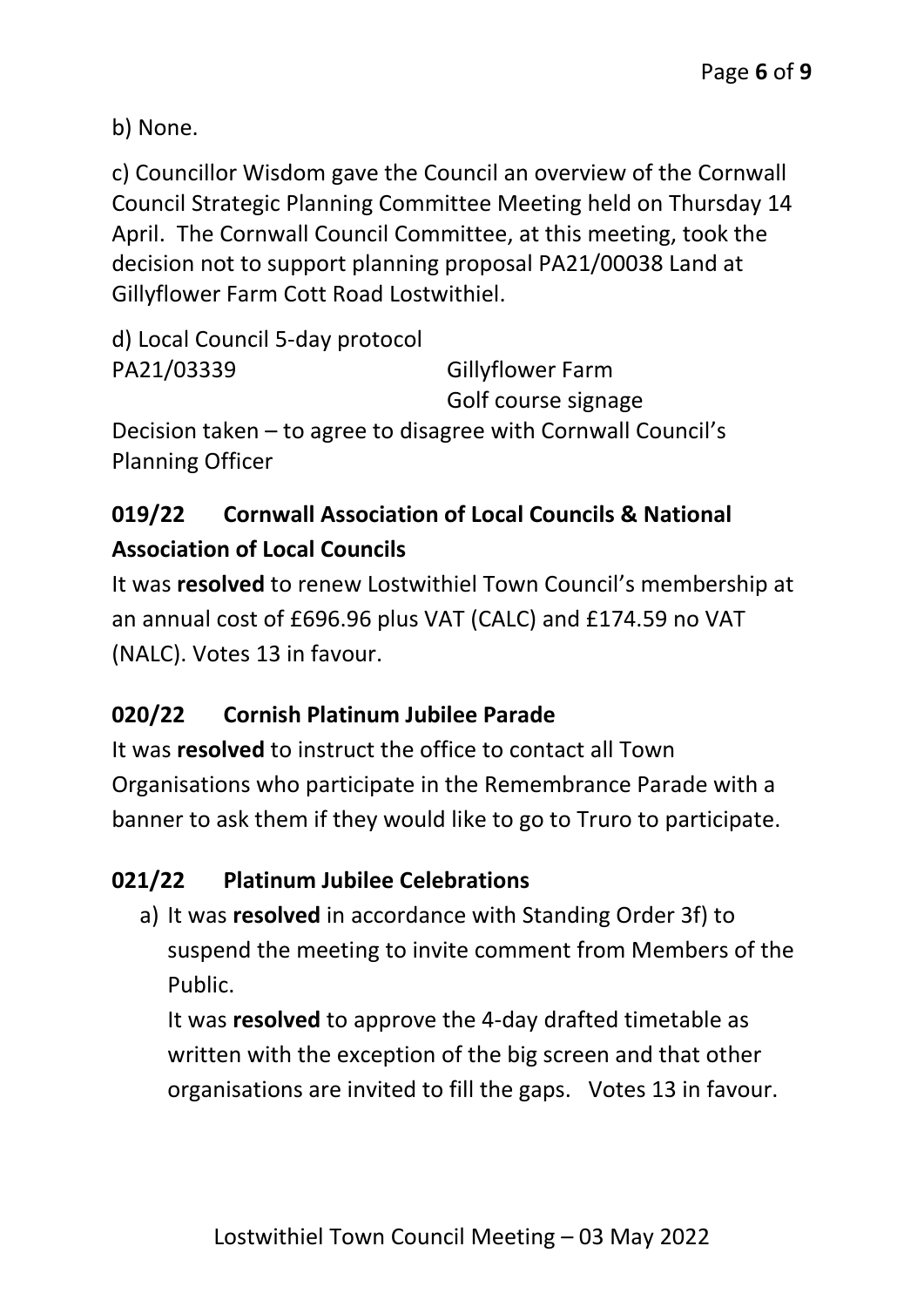- b) It was **resolved** not to hire a big screen at a cost of £1,750 plus VAT and to spend this money subsiding the Jubilee weekend event. Votes 10 in favour, 1 against and 2 abstentions.
- c) It was **resolved** to purchase a Royal British Legion Platinum Jubilee Flag for the Parade flag pole at a cost of £15.99. Flag to be flown all four days). Vote 11 in favour, 2 abstentions
- d) It was **resolved** that the Mayor and the Deputy Mayor attend the Church Service on 05 June in full regalia accompanied by the Town Sergeant & Sergeant at Mace. Votes 12 in favour, 1 abstention.
- e) This agenda item was deferred until the next Council Meeting
- f) This agenda item was deferred until the next Council Meeting

## **022/22 Lostwithiel Parade Events – Toilet hire**

In accordance with Standing Order 1a) Mayor Ross, with the agreement of Council asked Council to consider this as the next agenda item.

It was **resolved** that Lostwithiel Town Council wishes to contribute £500 towards the costs for the hire of the portaloos from 02/06/2022 – 30/06/2022.

## **023/22 Platinum Jubilee Celebrations – chargeable event**

It was **resolved** in accordance with Standing Order 3f) to suspend the meeting to invite comment from Members of the Public. It was **resolved** to subsidise Really Lovely Projects Friday evening DJ event £1,750 (monies previously agreed under minute reference 021/22-part b)) and to ask Really Lovely Projects to collect the remainder of the monies required to finance the vent via donation buckets. Votes 11 in favour 2 abstentions.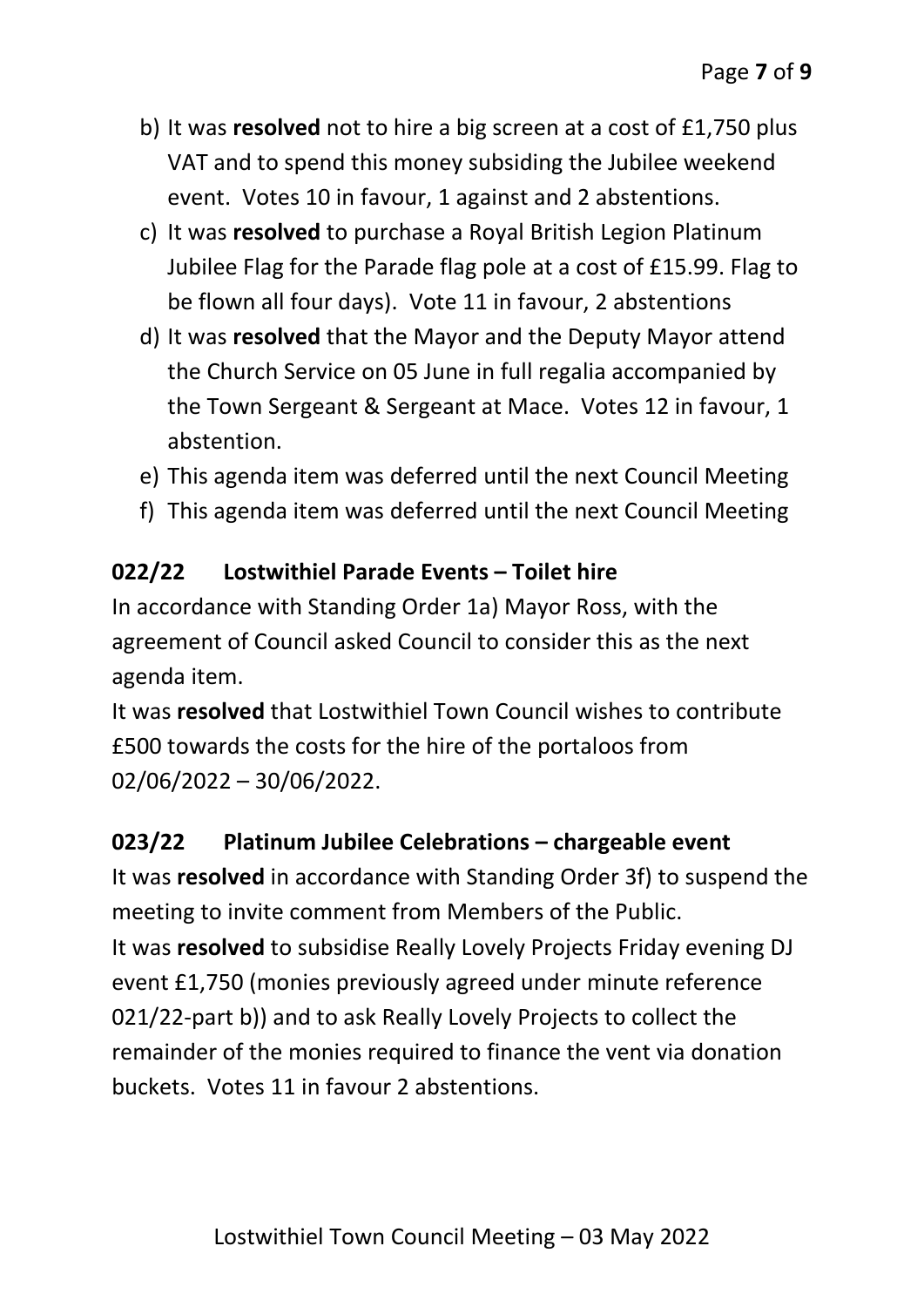## **024/22 Lostwithiel Is – Arts Trail**

It was **resolved** to agree to the request to receive to hire the Parade from 09-12 June to display artworks, hold talks & gatherings in and around the community tent.

## **025/22 Lostfest**

This agenda item was deferred until the next Council Meeting

# **026/22 Really Lovely Projects request to reinstate the Parade arrangements agreed last Summer**

This agenda item was deferred until the next Council Meeting

# **027/22 Lostwithiel Community Centre – King George V – 30 July**

This agenda item was deferred until the next Council Meeting

## **028/22 Lostwithiel Town Team website**

This agenda item was deferred until the next Council Meeting

## **029/22 Lostwithiel Town Team – CC Town Vitality Grant Offer**

This agenda item was deferred until the next Council Meeting

# **030/22 Lostwithiel Defibrillators**

This agenda item was deferred until the next Council Meeting

# **031/22 NALC – NALC Smaller Councils Committee Chair's letter**

This agenda item was deferred until the next Council Meeting

# **032/22 Cornwall Council Burial Service Level Agreement**

This agenda item was deferred until the next Council Meeting

# **033/22 Lostwithiel Library – Self billing invoice**

Lostwithiel Town Council Meeting – 03 May 2022